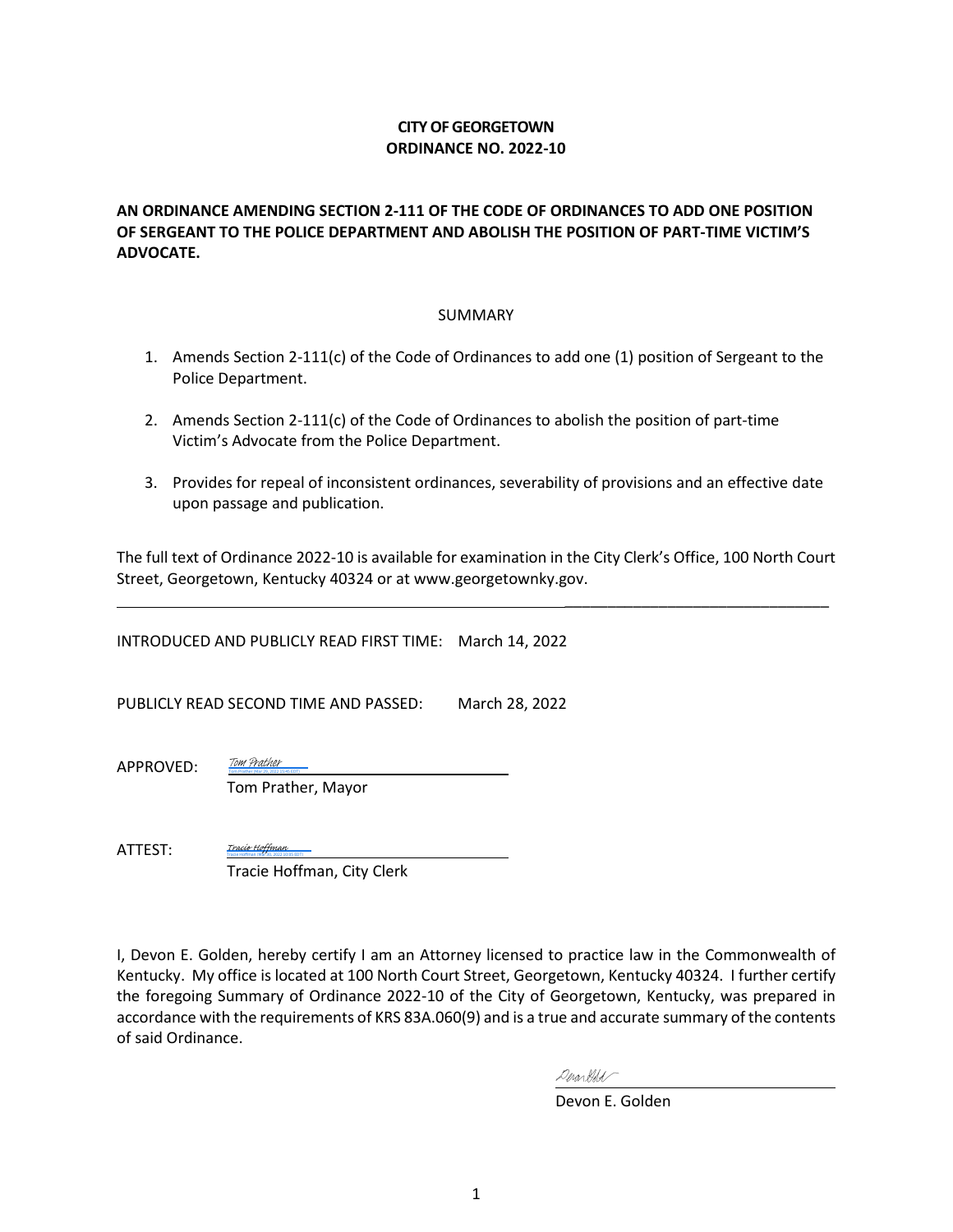## **CITY OF GEORGETOWN ORDINANCE NO. 2022-10**

## **AN ORDINANCE AMENDING SECTION 2-111 OF THE CODE OF ORDINANCES TO ADD ONE POSITION OF SERGEANT TO THE POLICE DEPARTMENT AND ABOLISH THE POSITION OF PART-TIME VICTIM'S ADVOCATE.**

## SPONSORS: Todd Stone and Greg Hampton

NOW, THEREFORE, be it ordained by the City of Georgetown, Kentucky:

#### **SECTION ONE**

Section 2-111(c) of the Code of Ordinances is hereby amended to read as follows:

#### **GENERAL GOVERNMENT**

| Mayor (This is statutory and not being created by this ordinance)      |          | 1 |
|------------------------------------------------------------------------|----------|---|
| City Clerk (This is statutory and not being created by this ordinance) |          | 1 |
| <b>Executive Assistant</b>                                             | Grade 7  | 1 |
| <b>Chief Administrative Officer</b>                                    | Grade 12 | 1 |
| <b>City Attorney</b>                                                   | Grade 11 | 1 |
| Human Resources Director                                               | Grade 11 | 1 |
| Human Resources Specialist                                             | Grade 9  | 1 |
| <b>Risk Manager</b>                                                    | Grade 9  | 1 |
| Deputy Clerk                                                           | Grade 6  | 1 |
| City Engineer                                                          | Grade 11 | 1 |
| <b>Engineering Technician</b>                                          | Grade 9  | 1 |
| <b>Finance Director</b>                                                | Grade 11 | 1 |
| <b>Finance Specialist</b>                                              | Grade 7  | 1 |
| Finance/Legal Specialist                                               | Grade 7  | 1 |
| <b>Computer Specialist</b>                                             | Grade 9  | 1 |
| Part Time Seasonal Intern                                              |          | 3 |
| <b>BUILDING INSPECTION</b>                                             |          |   |
| Director of Building Inspection                                        | Grade 10 | 1 |
| Senior Building Inspector                                              | Grade 9  |   |

| Senior Building Inspector | Grade 9 |  |
|---------------------------|---------|--|
| Senior HVAC Inspector     | Grade 9 |  |
| <b>Building Inspector</b> | Grade 8 |  |
| Permit Technician         | Grade 6 |  |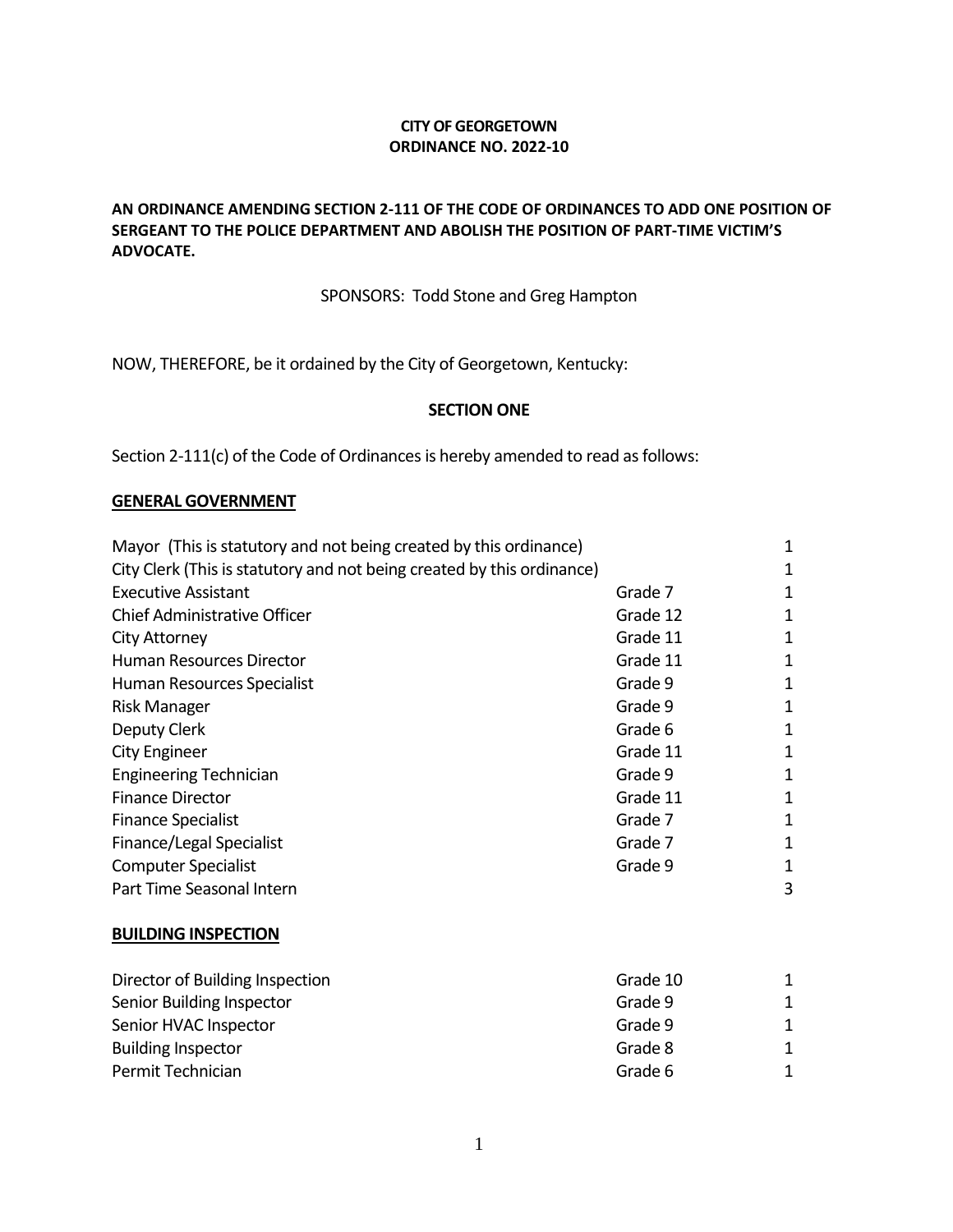## **POLICE**

| Police Chief                                    | Grade 11 |      |
|-------------------------------------------------|----------|------|
| <b>Assistant Police Chief</b>                   | Grade 10 |      |
| Captain                                         | Grade 9  |      |
| Lieutenant                                      | Grade 8  | 5    |
| Sergeant                                        | Grade 7  | [8]9 |
| Police Officer II                               | Grade 6  | 48   |
| PPT Police Officer II / School Resource Officer |          | 5    |
| Administrative Assistant II                     | Grade 6  |      |
| Administrative Assistant                        | Grade 5  |      |
| Receptionist                                    | Grade 4  |      |
| PTS Safety Officer                              |          |      |
| <b>PTS Crossing Guard</b>                       |          | 8    |
| Victim's Advocate                               | Grade 6  |      |
| [PPT Victim's Advocate                          |          |      |

## **FIRE**

| Fire Chief                                        | Grade 11 |    |
|---------------------------------------------------|----------|----|
| <b>Assistant Fire Chief of Operations</b>         | Grade 10 |    |
| Assistant Fire Chief of Prevention (Fire Marshal) | Grade 10 |    |
| <b>Battalion Chief</b>                            | Grade 9  | 4  |
| Fire Inspector                                    | Grade 8  |    |
| Captain                                           | Grade 8  | 12 |
| Firefighter/EMT                                   | Grade 6  | 36 |
| <b>Administrative Assistant</b>                   | Grade 5  |    |
| Code Enforcement Officer                          | Grade 8  |    |
| PPT Administrative Assistant to Code Enforcement  |          |    |

## **DISPATCH**

| <b>Assistant Coordinator</b> | Grade 7 |    |
|------------------------------|---------|----|
| <b>TAC Officer</b>           | Grade 6 |    |
| Shift Supervisor             | Grade 6 |    |
| Dispatcher                   | Grade 5 | 20 |
| PPT Dispatcher               |         |    |

## **PUBLIC WORKS**

| Director of Public Works/Sanitation   | Grade 11 |  |
|---------------------------------------|----------|--|
| Supervisor of Public Works/Sanitation | Grade 9  |  |
| Crew Leader                           | Grade 8  |  |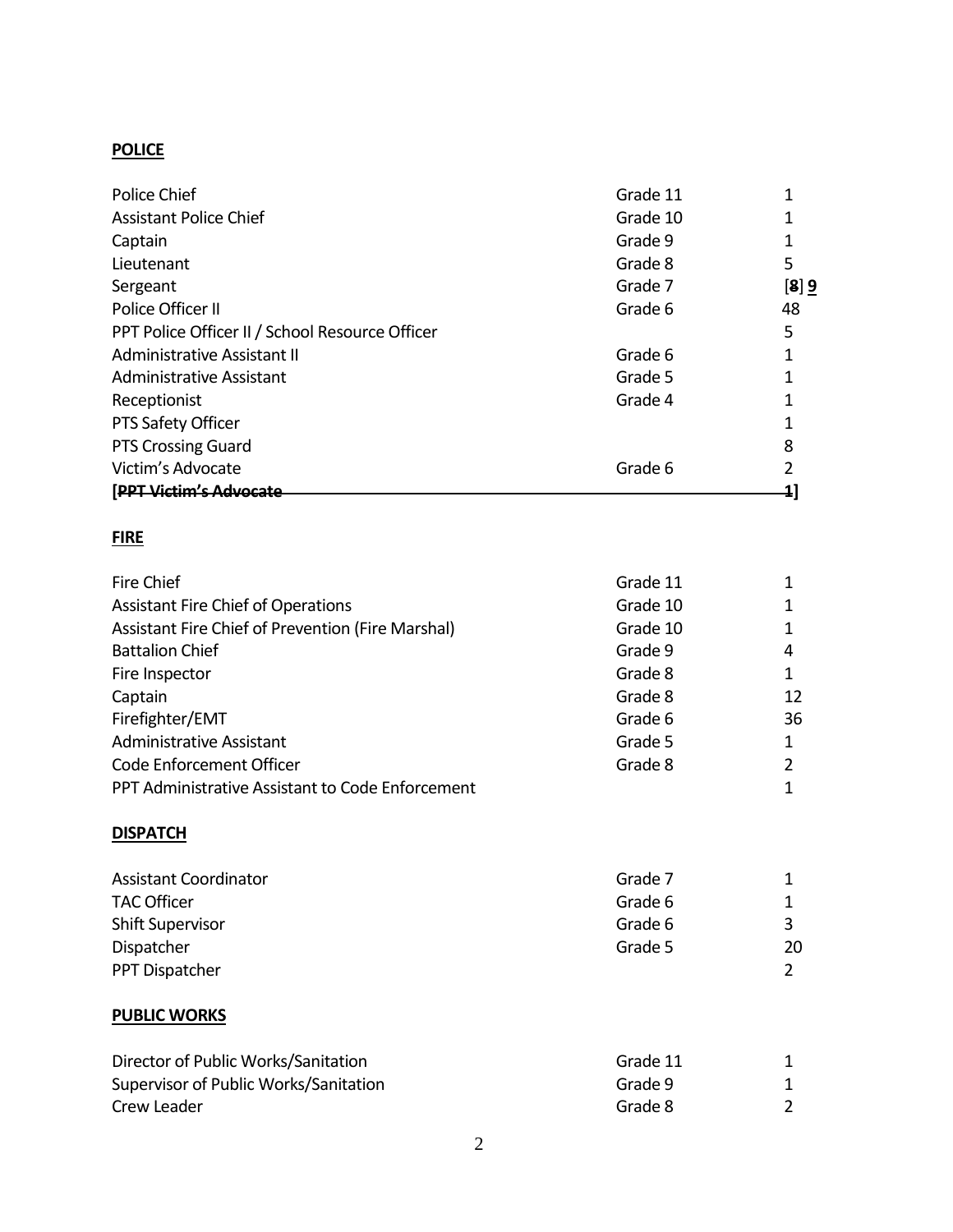| <b>Administrative Assistant</b> | Grade 5 | $\mathbf 1$    |
|---------------------------------|---------|----------------|
| Maintenance Driver              | Grade 5 | 6              |
| <b>Equipment Operator</b>       | Grade 5 | 3              |
| Maintenance Worker              | Grade 4 | 5              |
| <b>SANITATION</b>               |         |                |
| Crew Leader                     | Grade 8 | 1              |
| <b>Sanitation Worker</b>        | Grade 4 | 6              |
| <b>Sanitation Driver</b>        | Grade 5 | 8              |
| Diesel Mechanic                 | Grade 8 | $\mathbf 1$    |
| Mechanic                        | Grade 6 | $\mathbf 1$    |
| <b>RECYCLING</b>                |         |                |
| <b>Recycling Supervisor</b>     | Grade 8 | 1              |
| <b>Recycling Worker</b>         | Grade 5 | $\mathbf 1$    |
| PPT Recycling Worker            |         | $\mathbf 1$    |
| <b>CEMETERY</b>                 |         |                |
| Sexton                          | Grade 8 | $\mathbf 1$    |
| <b>Equipment Operator</b>       | Grade 5 | $\overline{2}$ |
| Maintenance Worker              | Grade 4 | 1              |

#### **REVENUE**

\* Staff of the Georgetown/Scott County Revenue Commission, while not employees of the City, are administratively associated with the City for various personnel matters including, but not limited to, payroll, benefits, CERS participation/reporting, and personnel policies.

PPT Maintenance 2012 12:00 12:00 12:00 12:00 12:00 12:00 12:00 12:00 12:00 12:00 12:00 12:00 12:00 12:00 12:00 12:00 12:00 12:00 12:00 12:00 12:00 12:00 12:00 12:00 12:00 12:00 12:00 12:00 12:00 12:00 12:00 12:00 12:00 12:

TOTAL CITY OF GEORGETOWN POSITIONS 238

## **SECTION TWO**

Any and all existing ordinances inconsistent with this ordinance are repealed.

## **SECTION THREE**

If any section, subsection, sentence, clause, or phrase of this ordinance is held unconstitutional or otherwise invalid, such infirmities shall not affect the validity of the remaining portions of this ordinance.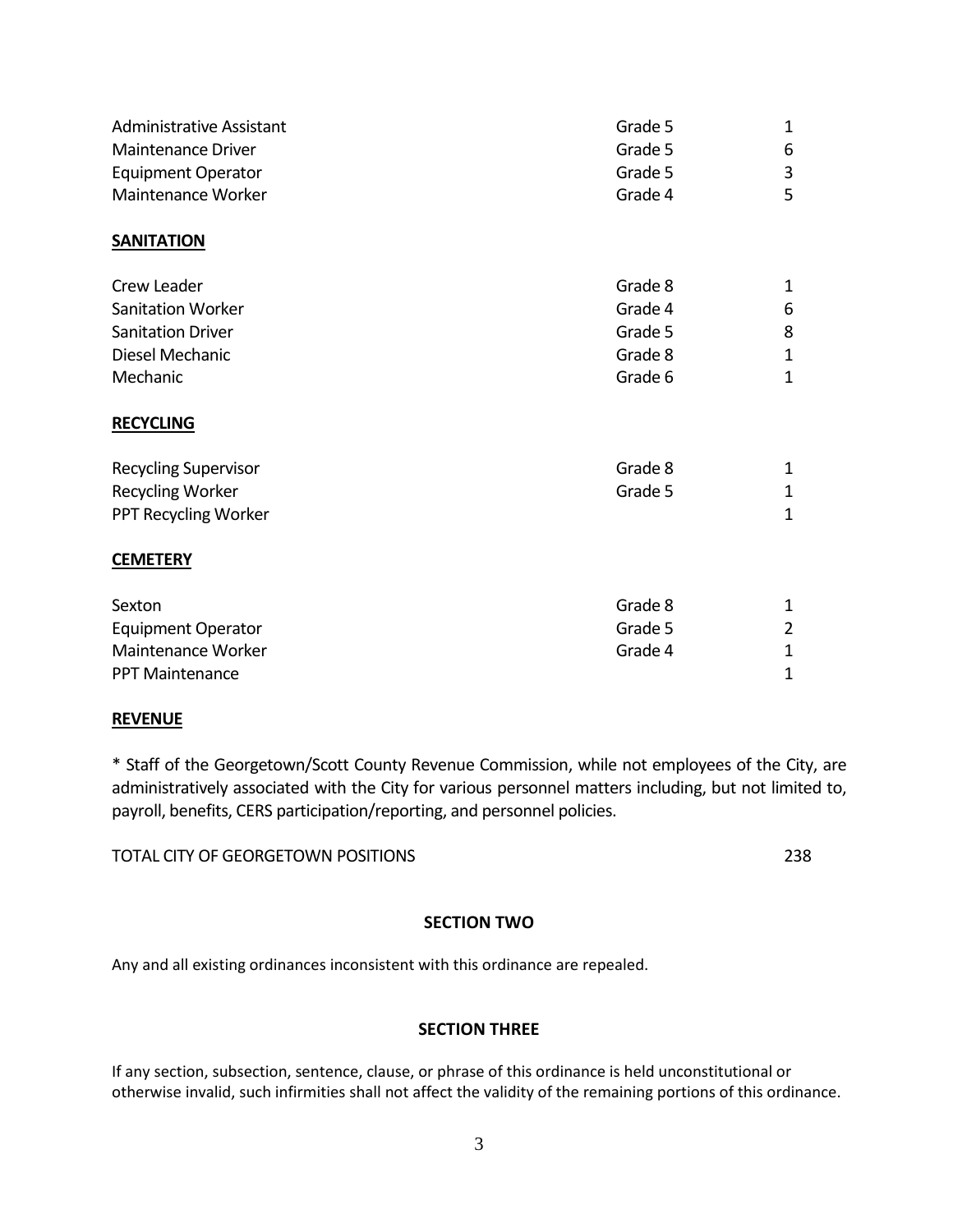## **SECTION FOUR**

This ordinance shall take effect after its passage and publication according to law.

PUBLICLY INTRODUCED AND READ FIRST TIME: March 14, 2022

PUBLICLY READ SECOND TIME AND PASSED: March 28, 2022

APPROVED: Tom Prather (Mar 29, 2022 15:45 EDT) Tom Prather

Tom Prather, Mayor

 $\frac{Trace\; H\text{C}$  HOffman (Mar 30, 2022 10:05 EDT)

Tracie Hoffman, City Clerk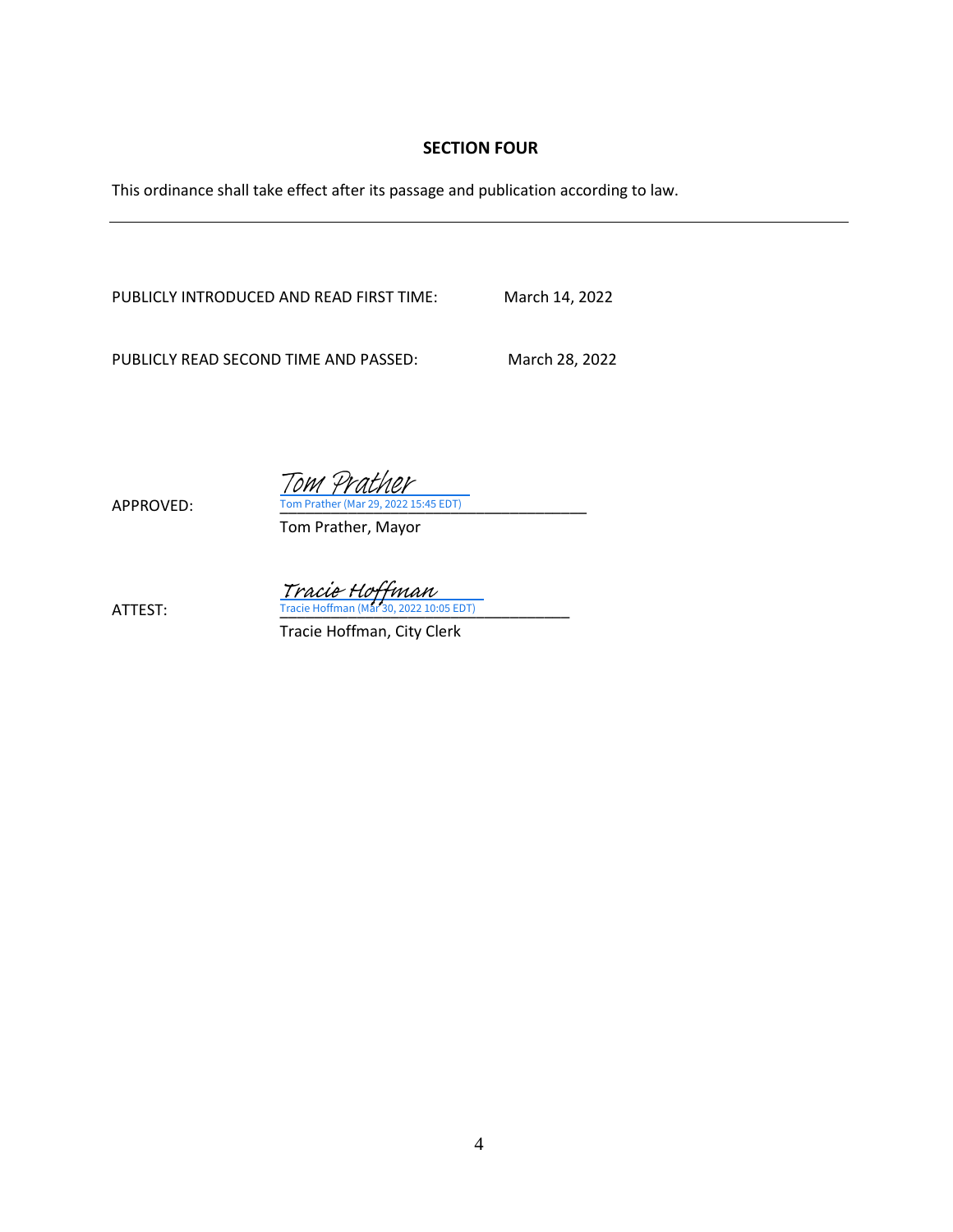# 2022-03-14 - Personnel Ord. Amendment - Add Sgt. and Remove PT VA f

Final Audit Report 2022-03-30

| Created:        | 2022-03-29                                       |
|-----------------|--------------------------------------------------|
| By:             | Tracie Hoffman (tracie.hoffman@georgetownky.gov) |
| Status:         | Signed                                           |
| Transaction ID: | CBJCHBCAABAAsk8vfW5sAJpO0obzmTxeTImguuvtJDeT     |

## "2022-03-14 - Personnel Ord. Amendment - Add Sgt. and Remo ve PT VA f" History

- **D** Document created by Tracie Hoffman (tracie.hoffman@georgetownky.gov) 2022-03-29 - 7:32:50 PM GMT- IP address: 96.11.21.18
- Document emailed to Tom Prather (tom.prather@georgetownky.gov) for signature 2022-03-29 - 7:34:04 PM GMT
- **Email viewed by Tom Prather (tom.prather@georgetownky.gov)** 2022-03-29 - 7:44:30 PM GMT- IP address: 70.229.216.137
- $\mathscr{D}_{\mathbf{G}}$  Document e-signed by Tom Prather (tom.prather@georgetownky.gov) Signature Date: 2022-03-29 - 7:45:12 PM GMT - Time Source: server- IP address: 70.229.216.137
- Document emailed to Tracie Hoffman (tracie.hoffman@georgetownky.gov) for signature 2022-03-29 - 7:45:14 PM GMT
- **Email viewed by Tracie Hoffman (tracie.hoffman@georgetownky.gov)** 2022-03-30 - 1:28:39 AM GMT- IP address: 172.225.29.144
- $\mathcal{D}_0$  Document e-signed by Tracie Hoffman (tracie.hoffman@georgetownky.gov) Signature Date: 2022-03-30 - 2:05:56 PM GMT - Time Source: server- IP address: 96.11.21.18
- **E** Document emailed to Devon Golden (devon.golden@georgetownky.gov) for signature 2022-03-30 - 2:05:58 PM GMT
- Email viewed by Devon Golden (devon.golden@georgetownky.gov) 2022-03-30 - 2:11:35 PM GMT- IP address: 69.23.221.209
- $\mathscr{A}_{\bullet}$  Document e-signed by Devon Golden (devon.golden@georgetownky.gov) Signature Date: 2022-03-30 - 2:11:54 PM GMT - Time Source: server- IP address: 69.23.221.209

## **Adobe Sign**